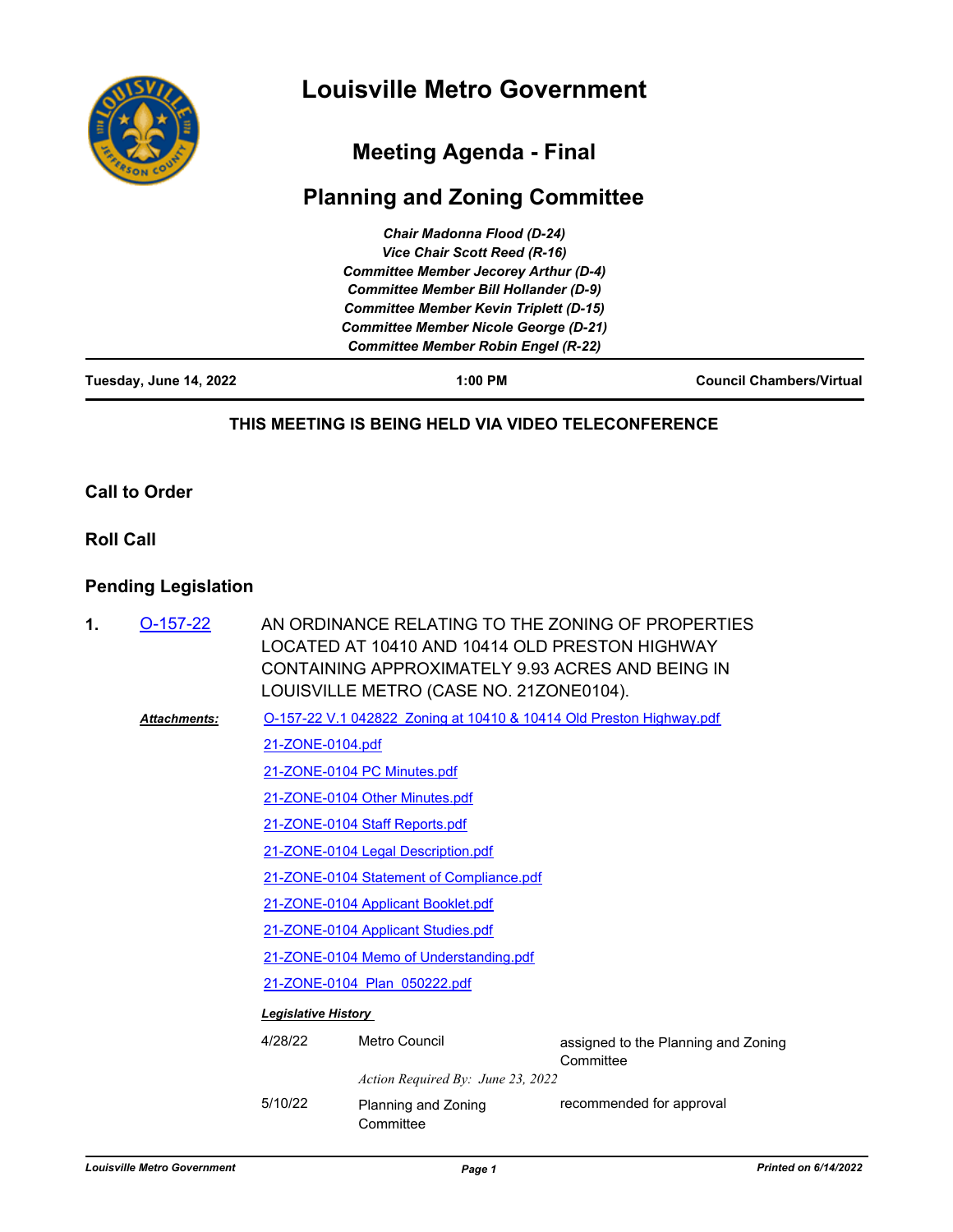| <b>Planning and Zoning Committee</b> |                     | <b>Meeting Agenda - Final</b> |                                                                   | June 14, 2022                                                                                                                                                       |  |  |  |  |
|--------------------------------------|---------------------|-------------------------------|-------------------------------------------------------------------|---------------------------------------------------------------------------------------------------------------------------------------------------------------------|--|--|--|--|
|                                      |                     | 5/10/22                       | Planning and Zoning<br>Committee                                  | tabled                                                                                                                                                              |  |  |  |  |
|                                      |                     | 5/31/22                       | Planning and Zoning<br>Committee                                  | untabled                                                                                                                                                            |  |  |  |  |
|                                      |                     | 5/31/22                       | Planning and Zoning<br>Committee                                  | tabled                                                                                                                                                              |  |  |  |  |
| 2.                                   | $O-185-22$          |                               | (CASE NO. 21ZONE0102).                                            | AN ORDINANCE RELATING TO THE ZONING OF PROPERTIES<br>LOCATED AT 3323 AND 3325 FREYS HILL ROAD CONTAINING<br>APPROXIMATELY 15.22 ACRES AND BEING IN LOUISVILLE METRO |  |  |  |  |
|                                      | <u>Sponsors:</u>    |                               | Primary Markus Winkler (D-17)                                     |                                                                                                                                                                     |  |  |  |  |
|                                      | <b>Attachments:</b> |                               |                                                                   | O-185-22 PROPOSED CABS 061422 Zoning Change 3323 and 3325 Freys Hill                                                                                                |  |  |  |  |
|                                      |                     |                               | O-185-22 V.1 060922 Zoning Change 3323 and 3325 Freys Hill Rd.pdf |                                                                                                                                                                     |  |  |  |  |
|                                      |                     | 21-zone-0102.pdf              |                                                                   |                                                                                                                                                                     |  |  |  |  |
|                                      |                     |                               | 21-ZONE-0102 PC Minutes.pdf                                       |                                                                                                                                                                     |  |  |  |  |
|                                      |                     |                               | 21-ZONE-0102 Other Minutes.pdf                                    |                                                                                                                                                                     |  |  |  |  |
|                                      |                     |                               | 21-ZONE-0102 Staff Reports.pdf                                    |                                                                                                                                                                     |  |  |  |  |
|                                      |                     |                               | 21-ZONE-0102 Legal Description.pdf                                |                                                                                                                                                                     |  |  |  |  |
|                                      |                     |                               | 21-ZONE-0102 Applicant Booklet.pdf                                |                                                                                                                                                                     |  |  |  |  |
|                                      |                     |                               | 21-ZONE-0102 Citizen Letters.pdf                                  |                                                                                                                                                                     |  |  |  |  |
|                                      |                     |                               | 21-ZONE-0102 Elevations.pdf                                       |                                                                                                                                                                     |  |  |  |  |
|                                      |                     |                               | 21-ZONE-0102 Geotechnical Report.pdf                              |                                                                                                                                                                     |  |  |  |  |
|                                      |                     |                               | 21-ZONE-0102 Justification Statement.pdf                          |                                                                                                                                                                     |  |  |  |  |
|                                      |                     |                               | 21-ZONE-0102 Plan.pdf                                             |                                                                                                                                                                     |  |  |  |  |
|                                      |                     |                               | May 12, 2022 PC Minutes Case No. 21-ZONE-0102.pdf                 |                                                                                                                                                                     |  |  |  |  |
|                                      |                     | <u> Legislative History</u>   |                                                                   | ** Council Member Markus Winkler (D-17) can vote on this zoning change**                                                                                            |  |  |  |  |
|                                      |                     | 6/9/22                        | Metro Council                                                     | assigned to the Planning and Zoning                                                                                                                                 |  |  |  |  |

*Action Required By: June 23, 2022*

**Committee**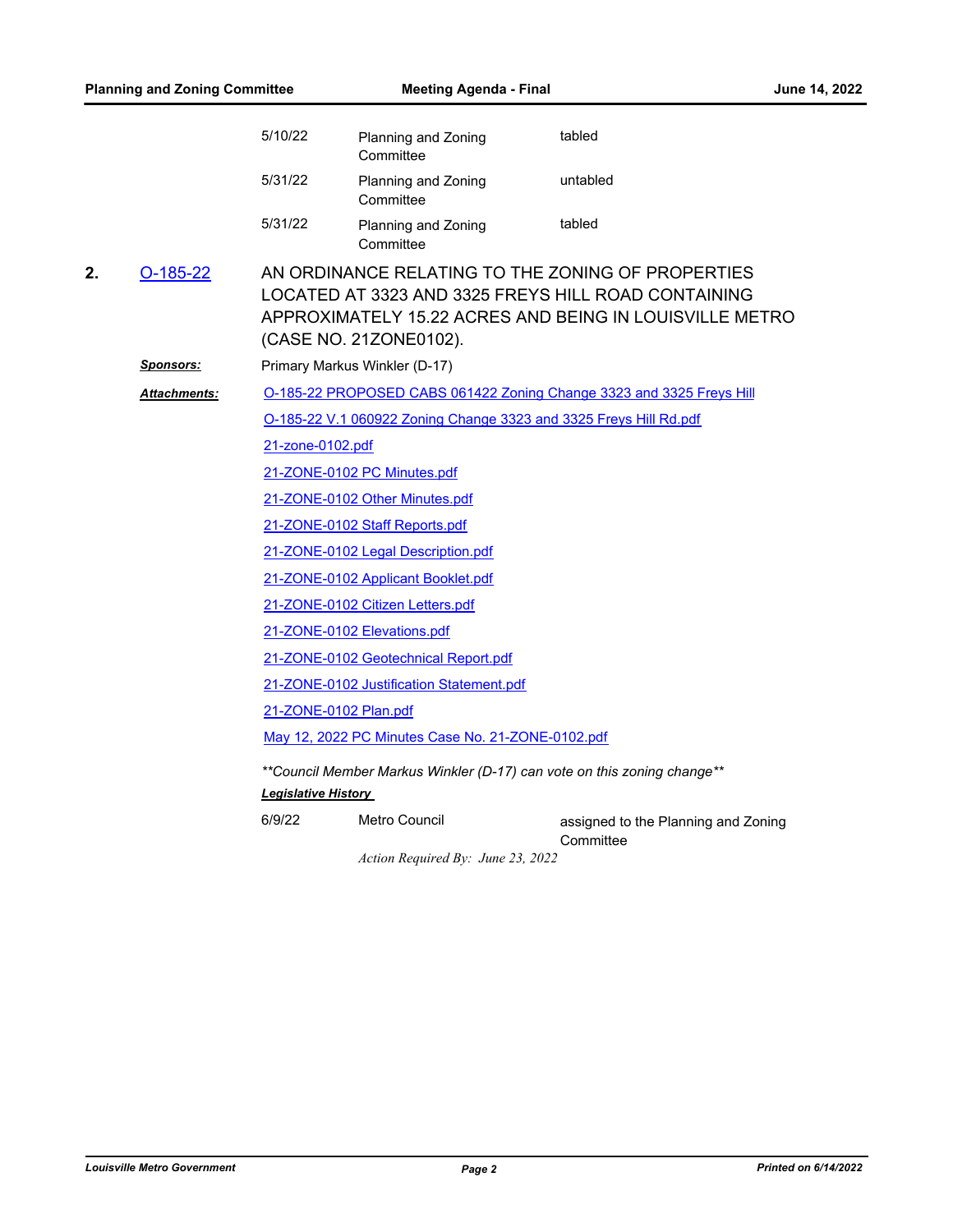| 3. | $O-186-22$       | AN ORDINANCE RELATING TO THE ZONING AND FORM DISTRICT OF,<br>AND REVISED DETAILED DISTRICT DEVELOPMENT PLAN FOR,<br>PROPERTIES LOCATED AT 3200 AND 3201 DUPIN DRIVE AND 5400<br>MINOR LANE CONTAINING APPROXIMATELY 2.63 ACRES AND<br>BEING IN LOUISVILLE METRO (CASE NO. 21ZONE0162). |                                                             |                                                                          |  |  |  |
|----|------------------|----------------------------------------------------------------------------------------------------------------------------------------------------------------------------------------------------------------------------------------------------------------------------------------|-------------------------------------------------------------|--------------------------------------------------------------------------|--|--|--|
|    | <u>Sponsors:</u> | Primary Madonna Flood (D-24)                                                                                                                                                                                                                                                           |                                                             |                                                                          |  |  |  |
|    | Attachments:     |                                                                                                                                                                                                                                                                                        |                                                             | O-186-22 V.1 060922 Zoning Rev Dev Plan at 3200 and 3201 Dupini and 540( |  |  |  |
|    |                  | 21-ZONE-0162.pdf                                                                                                                                                                                                                                                                       |                                                             |                                                                          |  |  |  |
|    |                  |                                                                                                                                                                                                                                                                                        | 21-ZONE-0162 PC Minutes.pdf                                 |                                                                          |  |  |  |
|    |                  |                                                                                                                                                                                                                                                                                        | 21-ZONE-0162 Staff Reports.pdf                              |                                                                          |  |  |  |
|    |                  |                                                                                                                                                                                                                                                                                        | 21-ZONE-0162 Legal Description.pdf                          |                                                                          |  |  |  |
|    |                  |                                                                                                                                                                                                                                                                                        | 21-ZONE-0162 Applicant Booklet.pdf                          |                                                                          |  |  |  |
|    |                  |                                                                                                                                                                                                                                                                                        | 21-ZONE-0162 Letter of Explanation.pdf                      |                                                                          |  |  |  |
|    |                  |                                                                                                                                                                                                                                                                                        | 21-ZONE-0162 Traffic Study.pdf                              |                                                                          |  |  |  |
|    |                  | 21-ZONE-0162 Plan.pdf                                                                                                                                                                                                                                                                  |                                                             |                                                                          |  |  |  |
|    |                  | ** Council Member Mark Fox (D-13) can vote on this zoning change**<br><b>Legislative History</b>                                                                                                                                                                                       |                                                             |                                                                          |  |  |  |
|    |                  | 6/9/22                                                                                                                                                                                                                                                                                 | Metro Council                                               | assigned to the Planning and Zoning<br>Committee                         |  |  |  |
|    |                  |                                                                                                                                                                                                                                                                                        | Action Required By: August 10, 2022                         |                                                                          |  |  |  |
| 4. | $O-187-22$       | AN ORDINANCE RELATING TO THE ZONING OF, AND ASSOCIATED<br>PARKING WAIVER FOR, PROPERTY LOCATED AT 3106<br>CHENOWETH RUN ROAD CONTAINING APPROXIMATELY 1.88<br>ACRES AND BEING IN LOUISVILLE METRO (CASE NO. 21ZONE0135).                                                               |                                                             |                                                                          |  |  |  |
|    | Attachments:     | O-187-22 V.1 060922 Zoning, and Assoc Parking Waiver, at 3106 Chenoweth F                                                                                                                                                                                                              |                                                             |                                                                          |  |  |  |
|    |                  | 21-ZONE-0135.pdf                                                                                                                                                                                                                                                                       |                                                             |                                                                          |  |  |  |
|    |                  | 21-ZONE-0135 PC Minutes.pdf                                                                                                                                                                                                                                                            |                                                             |                                                                          |  |  |  |
|    |                  |                                                                                                                                                                                                                                                                                        | 21-ZONE-0135 Other Minutes.pdf                              |                                                                          |  |  |  |
|    |                  |                                                                                                                                                                                                                                                                                        | 21-ZONE-0135 Staff Reports.pdf                              |                                                                          |  |  |  |
|    |                  |                                                                                                                                                                                                                                                                                        | 21-ZONE-0135 Legal Description.pdf                          |                                                                          |  |  |  |
|    |                  |                                                                                                                                                                                                                                                                                        | 21-ZONE-0135 Applicant Justification.pdf                    |                                                                          |  |  |  |
|    |                  |                                                                                                                                                                                                                                                                                        | 21-ZONE-0135 Elevations 011022.pdf                          |                                                                          |  |  |  |
|    |                  |                                                                                                                                                                                                                                                                                        | 21-ZONE-0135 Parking Study 012022.pdf                       |                                                                          |  |  |  |
|    |                  |                                                                                                                                                                                                                                                                                        | Chenoweth Run Building Elevations 4-12-2022.pdf             |                                                                          |  |  |  |
|    |                  |                                                                                                                                                                                                                                                                                        | ph 2 Presentation - Chenoweth Run Rd - One Fourteen LLC.pdf |                                                                          |  |  |  |
|    |                  |                                                                                                                                                                                                                                                                                        | 21-ZONE-0135 Plan.pdf                                       |                                                                          |  |  |  |
|    |                  | <b>Legislative History</b>                                                                                                                                                                                                                                                             |                                                             | **Council Member Kevin Kramer (R-11) can vote on this zoning change**    |  |  |  |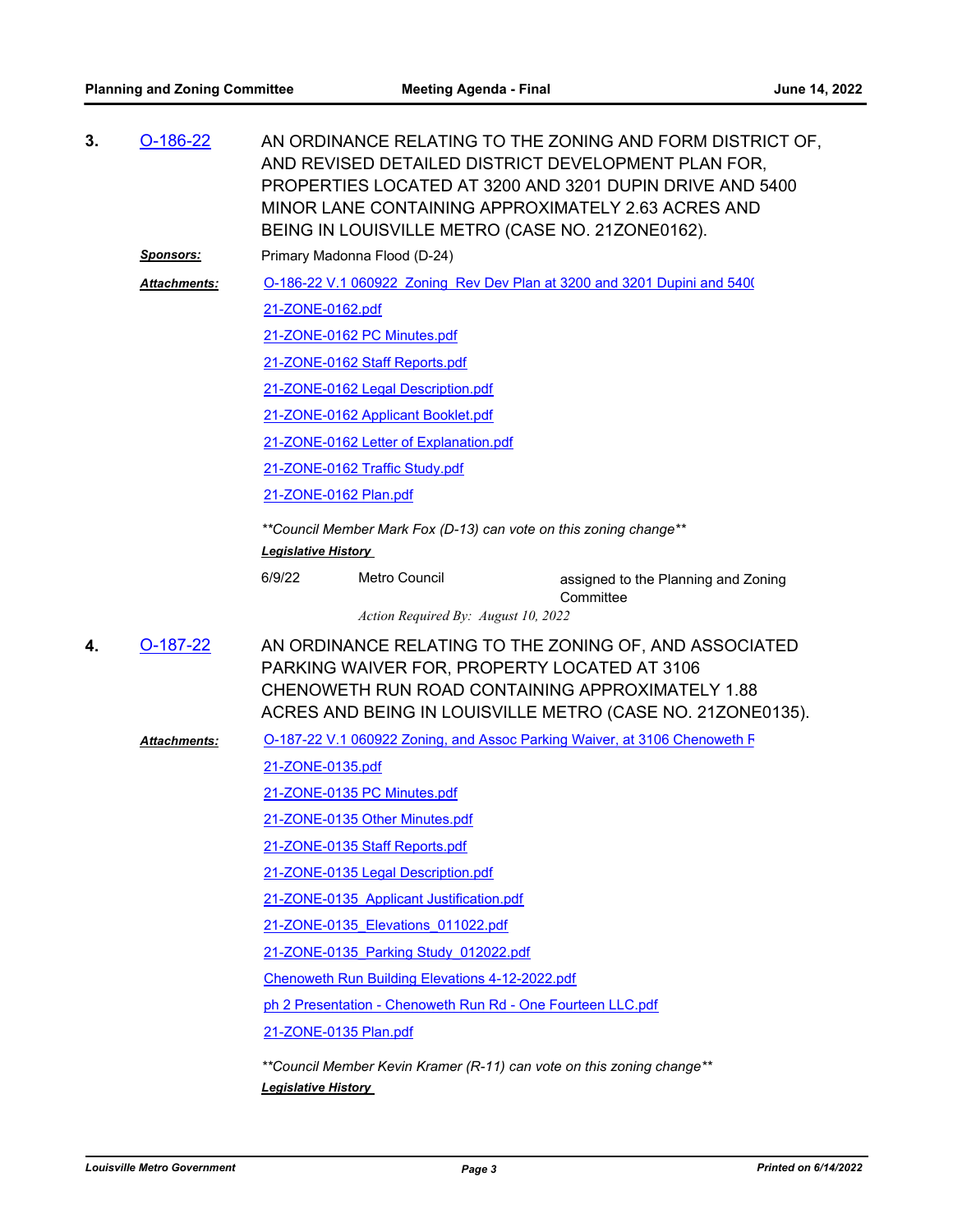|    |                      | 6/9/22                        | Metro Council                                                                                                          | assigned to the Planning and Zoning                     |  |  |
|----|----------------------|-------------------------------|------------------------------------------------------------------------------------------------------------------------|---------------------------------------------------------|--|--|
|    |                      |                               | Action Required By: June 23, 2022                                                                                      | Committee                                               |  |  |
| 5. | $O-188-22$           |                               | AN ORDINANCE RELATING TO THE ZONING OF PROPERTY<br>LOCATED AT 905 EAST OAK STREET CONTAINING<br>(CASE NO. 22ZONE0009). | APPROXIMATELY 0.086 ACRES AND BEING IN LOUISVILLE METRO |  |  |
|    | <u>Sponsors:</u>     |                               | Primary Madonna Flood (D-24)                                                                                           |                                                         |  |  |
|    | Attachments:         |                               | O-188-22 V.1 060922 Zoning at 905 East Oak Street.pdf                                                                  |                                                         |  |  |
|    |                      | 22-ZONE-0009.pdf              |                                                                                                                        |                                                         |  |  |
|    |                      |                               | 22-ZONE-0009 PC Minutes.pdf                                                                                            |                                                         |  |  |
|    |                      |                               | 22-ZONE-0009 Other Minutes.pdf                                                                                         |                                                         |  |  |
|    |                      |                               | 22-ZONE-0009 Staff Reports.pdf                                                                                         |                                                         |  |  |
|    |                      |                               | 22-ZONE-0009 Legal Description.pdf                                                                                     |                                                         |  |  |
|    |                      |                               | 22-ZONE-0009 Applicant Booklets.pdf                                                                                    |                                                         |  |  |
|    |                      | 22-ZONE-0009 Plan.pdf         |                                                                                                                        |                                                         |  |  |
|    |                      | <b>Legislative History</b>    | ** Council Member David James (D-6) can vote on this zoning change**                                                   |                                                         |  |  |
|    |                      | 6/9/22                        | Metro Council                                                                                                          | assigned to the Planning and Zoning<br>Committee        |  |  |
|    |                      |                               | Action Required By: August 10, 2022                                                                                    |                                                         |  |  |
| 6. | $O-192-22$           | 21ZONE0164).                  | AN ORDINANCE RELATING TO THE ZONING OF PROPERTY<br>2.29 ACRES AND BEING IN LOUISVILLE METRO (CASE NO.                  | LOCATED AT 8315 NASH STREET CONTAINING APPROXIMATELY    |  |  |
|    | Sponsors:            | Primary Mark H. Fox (D-13)    |                                                                                                                        |                                                         |  |  |
|    | <u> Attachments:</u> |                               | O-192-22 V.1 060922 Zoning at 8315 Nash Rd.pdf                                                                         |                                                         |  |  |
|    |                      | 21-zone-0164.pdf              |                                                                                                                        |                                                         |  |  |
|    |                      |                               | 21-ZONE-0164 PC Minutes.pdf                                                                                            |                                                         |  |  |
|    |                      |                               | 21-ZONE-0164 Other Minutes.pdf                                                                                         |                                                         |  |  |
|    |                      |                               | 21-ZONE-0164 Staff Reports.pdf                                                                                         |                                                         |  |  |
|    |                      |                               | 21-ZONE-0164 Legal Description.pdf                                                                                     |                                                         |  |  |
|    |                      |                               | 21-ZONE-0164 Applicant Studies.pdf                                                                                     |                                                         |  |  |
|    |                      |                               | 21-ZONE-0164 Applicant Booklets.pdf                                                                                    |                                                         |  |  |
|    |                      |                               | 21-ZONE-0164 Statement of Compliance.pdf                                                                               |                                                         |  |  |
|    |                      | 21-zone-0164 Stamped Plan.pdf |                                                                                                                        |                                                         |  |  |
|    |                      | <b>Legislative History</b>    | **Council Member Mark Fox (D-13) can vote on this zoning change**                                                      |                                                         |  |  |
|    |                      | 6/9/22                        | Metro Council                                                                                                          | assigned to the Planning and Zoning<br>Committee        |  |  |

*Action Required By: August 24, 2022*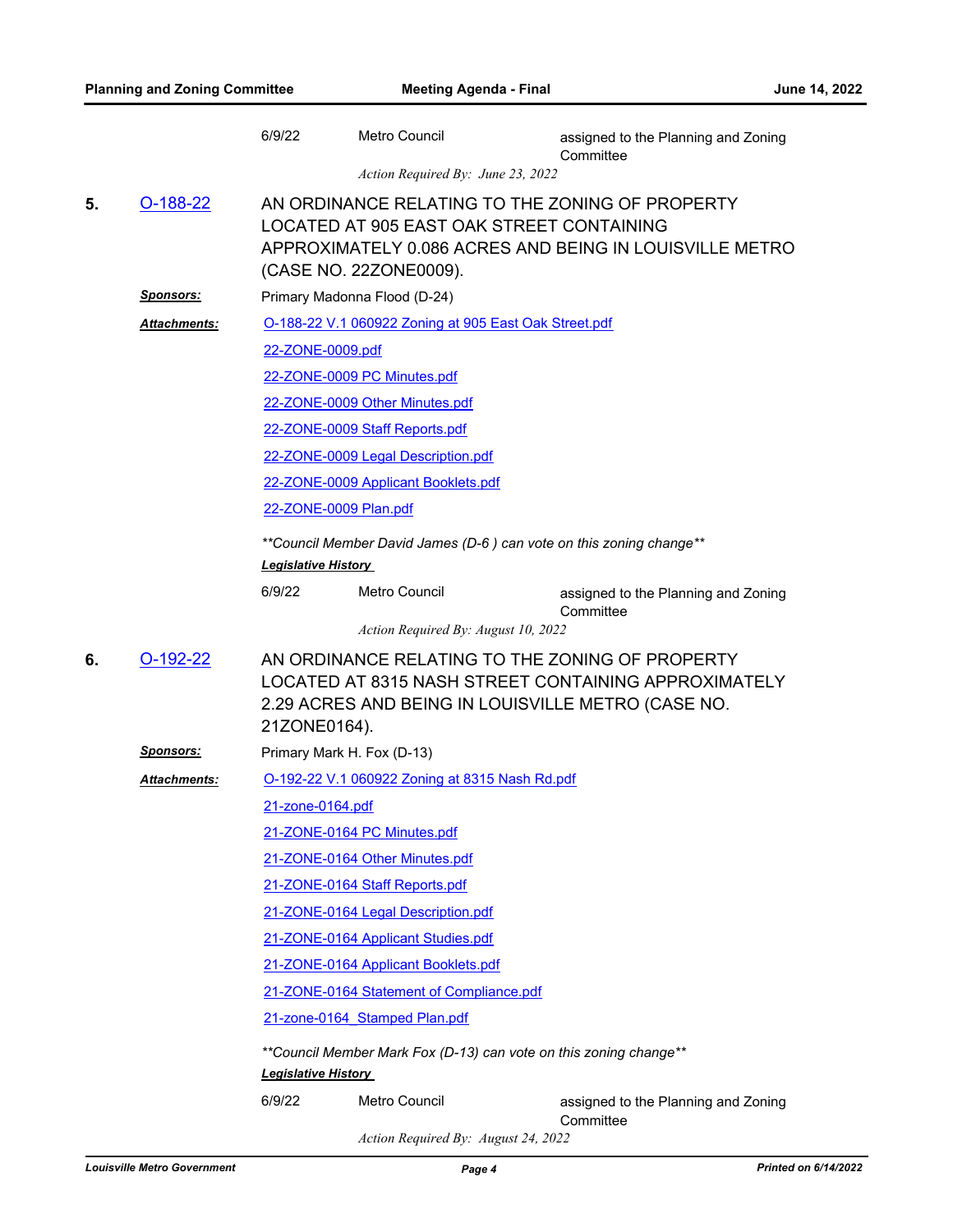| 7. | $O-194-22$       | AN ORDINANCE RELATING TO THE ZONING OF PROPERTIES<br>LOCATED AT 10310 AND 10312 STONESTREET ROAD CONTAINING<br>APPROXIMATELY 3.6 ACRES AND BEING IN LOUISVILLE METRO<br>(CASE NO. 21ZONE0150). |                                                                |                                                                                                           |  |  |  |
|----|------------------|------------------------------------------------------------------------------------------------------------------------------------------------------------------------------------------------|----------------------------------------------------------------|-----------------------------------------------------------------------------------------------------------|--|--|--|
|    | <u>Sponsors:</u> | Primary Madonna Flood (D-24)                                                                                                                                                                   |                                                                |                                                                                                           |  |  |  |
|    | Attachments:     |                                                                                                                                                                                                | O-194-22 V.1 060922 Zoning at 10310 & 10312 Stonestreet Rd.pdf |                                                                                                           |  |  |  |
|    |                  | 21-ZONE-0150.pdf                                                                                                                                                                               |                                                                |                                                                                                           |  |  |  |
|    |                  |                                                                                                                                                                                                | 21-ZONE-0150 PC Minutes.pdf                                    |                                                                                                           |  |  |  |
|    |                  |                                                                                                                                                                                                | 21-ZONE-0150 Other Minutes.pdf                                 |                                                                                                           |  |  |  |
|    |                  |                                                                                                                                                                                                | 21-ZONE-0150 Staff Reports.pdf                                 |                                                                                                           |  |  |  |
|    |                  |                                                                                                                                                                                                | 21-ZONE-0150 Applicant Booklets.pdf                            |                                                                                                           |  |  |  |
|    |                  |                                                                                                                                                                                                | 21-ZONE-0150 Justification Statement.pdf                       |                                                                                                           |  |  |  |
|    |                  |                                                                                                                                                                                                | 21-ZONE-0150 Citizen Letters.pdf                               |                                                                                                           |  |  |  |
|    |                  |                                                                                                                                                                                                | 21-ZONE-0150 Plan.pdf                                          |                                                                                                           |  |  |  |
|    |                  | **Council Member Amy Holton Stewart (D-25) can vote on this zoning change**<br><b>Legislative History</b>                                                                                      |                                                                |                                                                                                           |  |  |  |
|    |                  | 6/9/22                                                                                                                                                                                         | Metro Council                                                  | assigned to the Planning and Zoning<br>Committee                                                          |  |  |  |
|    |                  |                                                                                                                                                                                                | Action Required By: August 24, 2022                            |                                                                                                           |  |  |  |
| 8. | $O-507-21$       | 21-LDC-0010).                                                                                                                                                                                  |                                                                | AN ORDINANCE AMENDING THE METRO LAND DEVELOPMENT<br>CODE RELATING TO TRUCK PARKING REQUIREMENTS (CASE NO. |  |  |  |
|    | <u>Sponsors:</u> | Primary Madonna Flood (D-24)                                                                                                                                                                   |                                                                |                                                                                                           |  |  |  |
|    | Attachments:     |                                                                                                                                                                                                |                                                                | O-507-21 PROPOSED FAM 031722 Ordinance Amending LCD Relating to Truc                                      |  |  |  |
|    |                  | O-507-21 V.1 101421 Ordinance Amending LCD Relating to Truck Parking Req                                                                                                                       |                                                                |                                                                                                           |  |  |  |
|    |                  | 2021-11-02 21 LDC-0010 HeavyTruckParking PlanningCommittee.pdf                                                                                                                                 |                                                                |                                                                                                           |  |  |  |
|    |                  | 21-LDC-0010 PC Minutes.pdf                                                                                                                                                                     |                                                                |                                                                                                           |  |  |  |
|    |                  | 21-LDC-0010 Truck Parking Planning Commission SR 9-10-21 Attachment 2                                                                                                                          |                                                                |                                                                                                           |  |  |  |
|    |                  | 21-LDC-0010 Truck. Parking Planning Commission SR 9-10-21.pdf                                                                                                                                  |                                                                |                                                                                                           |  |  |  |
|    |                  | <b>Legislative History</b>                                                                                                                                                                     |                                                                |                                                                                                           |  |  |  |
|    |                  | 10/14/21                                                                                                                                                                                       | <b>Metro Council</b>                                           | assigned to the Planning and Zoning<br>Committee                                                          |  |  |  |
|    |                  |                                                                                                                                                                                                | Action Required By: April 2022                                 |                                                                                                           |  |  |  |
|    |                  | 10/19/21                                                                                                                                                                                       | Planning and Zoning<br>Committee                               | held                                                                                                      |  |  |  |
|    |                  | 11/2/21                                                                                                                                                                                        | Planning and Zoning<br>Committee                               | tabled                                                                                                    |  |  |  |
|    |                  | 11/16/21                                                                                                                                                                                       | Planning and Zoning<br>Committee                               | held                                                                                                      |  |  |  |
|    |                  | 12/7/21                                                                                                                                                                                        | Planning and Zoning<br>Committee                               | held                                                                                                      |  |  |  |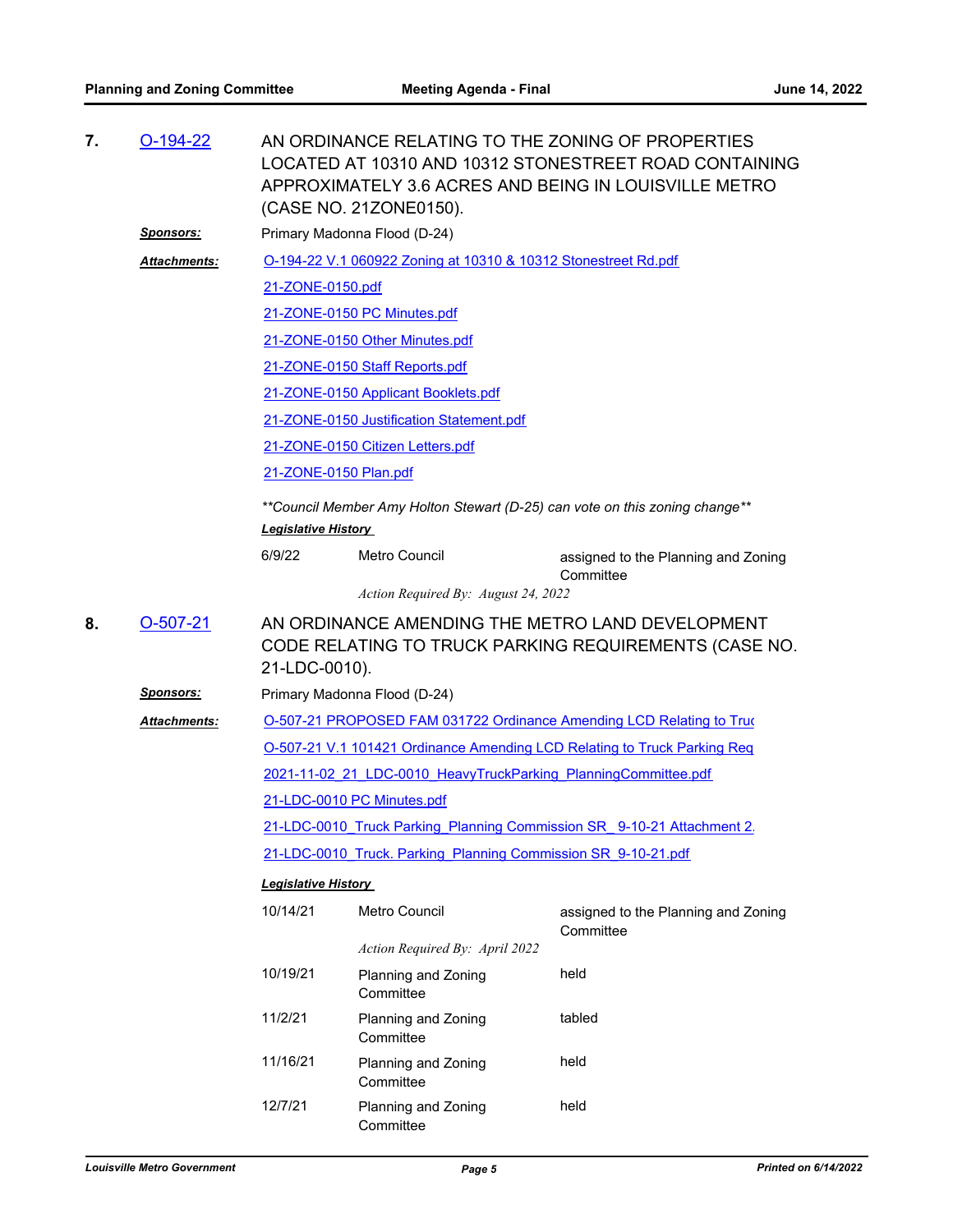|    |                     | 1/25/22                     | Planning and Zoning<br>Committee              | held                                                                                                                                                                 |
|----|---------------------|-----------------------------|-----------------------------------------------|----------------------------------------------------------------------------------------------------------------------------------------------------------------------|
|    |                     | 2/8/22                      | Planning and Zoning<br>Committee              | held                                                                                                                                                                 |
|    |                     | 2/22/22                     | Planning and Zoning<br>Committee              | held                                                                                                                                                                 |
|    |                     | 3/8/22                      | Planning and Zoning<br>Committee              | recommended for approval                                                                                                                                             |
|    |                     | 3/17/22                     | Metro Council                                 | Recommitted                                                                                                                                                          |
|    |                     | 3/22/22                     | Planning and Zoning<br>Committee              | held                                                                                                                                                                 |
|    |                     | 4/19/22                     | Planning and Zoning<br>Committee              | recommended for approval                                                                                                                                             |
|    |                     | 4/19/22                     | Planning and Zoning<br>Committee              | tabled                                                                                                                                                               |
|    |                     | 4/28/22                     | Metro Council                                 | assigned to the Planning and Zoning<br>Committee                                                                                                                     |
|    |                     |                             | Action Required By: October 2022              |                                                                                                                                                                      |
|    |                     | 5/10/22                     | Planning and Zoning<br>Committee              | held                                                                                                                                                                 |
|    |                     | 5/31/22                     | Planning and Zoning<br>Committee              | held                                                                                                                                                                 |
| 9. | R-013-22            |                             | ON DEVELOPMENT PLANS AND THE "TWO-YEAR RULE." | A RESOLUTION REQUESTING THE PLANNING COMMISSION REVIEW<br>THE METRO LAND DEVELOPMENT CODE REGULATIONS WITH<br>REGARD TO LEGISLATIVE BODY REVIEW OF COMMISSION ACTION |
|    | <u>Sponsors:</u>    | Primary Cindi Fowler (D-14) |                                               |                                                                                                                                                                      |
|    | <b>Attachments:</b> |                             |                                               | R-013-22 V.1 020322 Amend LDC Related To Council Review & 2 Year Rule.po                                                                                             |
|    |                     | <b>Legislative History</b>  |                                               |                                                                                                                                                                      |
|    |                     | 2/3/22                      | <b>Metro Council</b>                          | assigned to the Planning and Design<br>Department                                                                                                                    |
|    |                     |                             | Action Required By: August 2022               |                                                                                                                                                                      |
|    |                     | 2/8/22                      | Planning and Zoning<br>Committee              | held                                                                                                                                                                 |
|    |                     | 2/22/22                     | Planning and Zoning<br>Committee              | held                                                                                                                                                                 |
|    |                     | 3/8/22                      | Planning and Zoning<br>Committee              | held                                                                                                                                                                 |
|    |                     | 3/22/22                     | Planning and Zoning<br>Committee              | held                                                                                                                                                                 |
|    |                     | 4/19/22                     | Planning and Zoning<br>Committee              | held                                                                                                                                                                 |
|    |                     | 5/10/22                     | Planning and Zoning<br>Committee              | held                                                                                                                                                                 |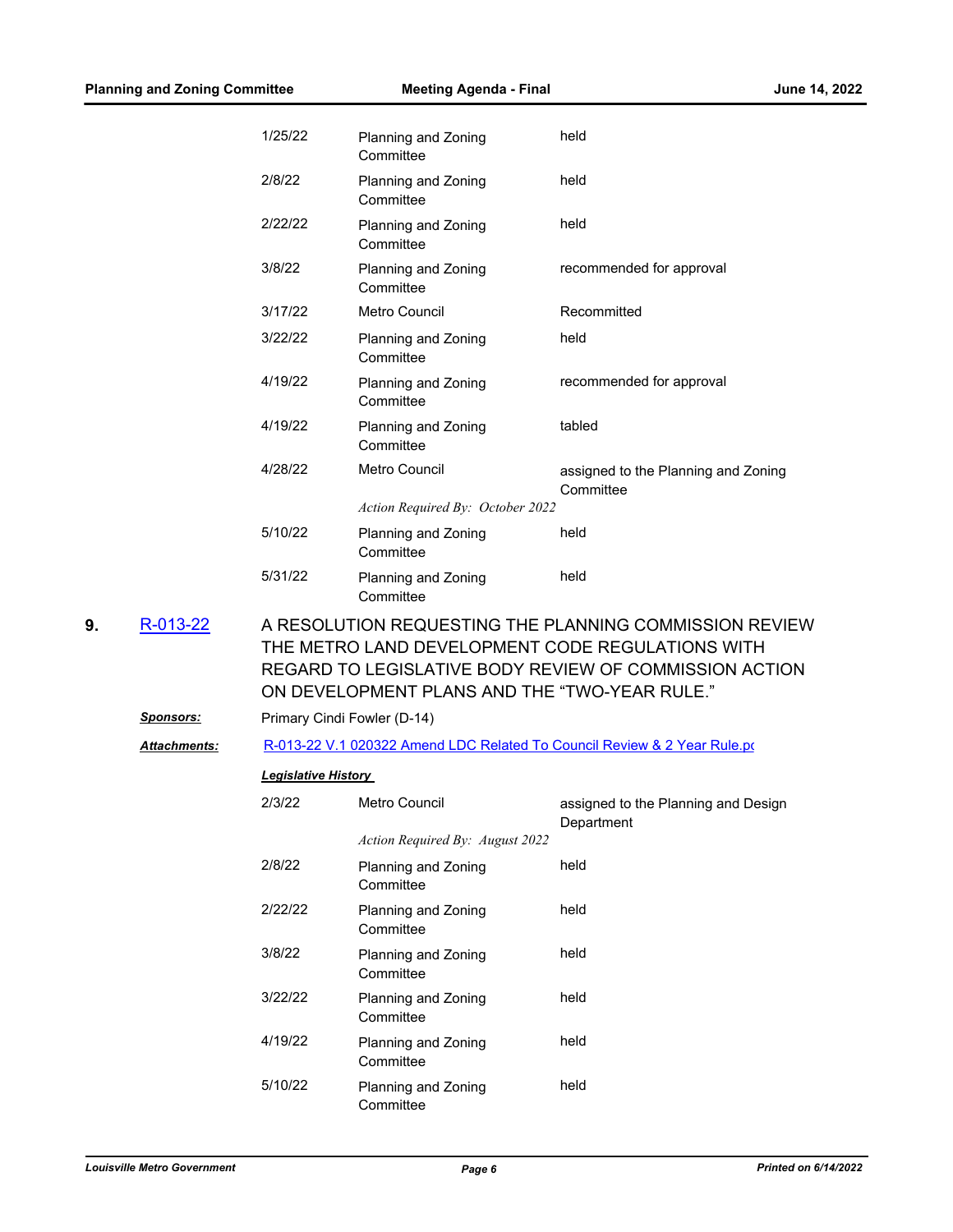|     |                      | 5/31/22                                                                | Planning and Zoning<br>Committee                                                                                                           | held                                                                                                                                                                                                                              |  |  |
|-----|----------------------|------------------------------------------------------------------------|--------------------------------------------------------------------------------------------------------------------------------------------|-----------------------------------------------------------------------------------------------------------------------------------------------------------------------------------------------------------------------------------|--|--|
| 10. | O-088-22             | CASES.                                                                 | AN ORDINANCE CREATING A NEW SECTION TO                                                                                                     | LOUISVILLE/JEFFERSON COUNTY METRO GOVERNMENT CODE OF<br>ORDINANCES ("LMCO") CHAPTER 153 REGARDING THE EVIDENCE<br>AND BASIS FOR DECISIONS OF THE LEGISLATIVE COUNCIL OF<br>LOUISVILLE/JEFFERSON COUNTY METRO GOVERNMENT IN ZONING |  |  |
|     | <b>Sponsors:</b>     |                                                                        | Primary Bill Hollander (D-9)                                                                                                               |                                                                                                                                                                                                                                   |  |  |
|     | Attachments:         |                                                                        |                                                                                                                                            | O-088-22 V.1 030322 Creates a New LMCO Chp 153 Re Evidence and Basis fo                                                                                                                                                           |  |  |
|     |                      |                                                                        | <b>Chapter 30 Fiscal Court.pdf</b>                                                                                                         |                                                                                                                                                                                                                                   |  |  |
|     |                      | <b>Legislative History</b>                                             |                                                                                                                                            |                                                                                                                                                                                                                                   |  |  |
|     |                      | 3/3/22                                                                 | <b>Metro Council</b>                                                                                                                       | assigned to the Planning and Zoning<br>Committee                                                                                                                                                                                  |  |  |
|     |                      |                                                                        | Action Required By: September 2022                                                                                                         |                                                                                                                                                                                                                                   |  |  |
|     |                      | 3/8/22                                                                 | Planning and Zoning<br>Committee                                                                                                           | held                                                                                                                                                                                                                              |  |  |
|     |                      | 3/22/22                                                                | Planning and Zoning<br>Committee                                                                                                           | held                                                                                                                                                                                                                              |  |  |
|     |                      | 4/19/22                                                                | Planning and Zoning<br>Committee                                                                                                           | held                                                                                                                                                                                                                              |  |  |
|     |                      | 5/10/22                                                                | Planning and Zoning<br>Committee                                                                                                           | held                                                                                                                                                                                                                              |  |  |
|     |                      | 5/31/22                                                                | Planning and Zoning<br>Committee                                                                                                           | held                                                                                                                                                                                                                              |  |  |
| 11. | $O-113-22$           |                                                                        | JEFFERSON COUNTY METRO GOVERNMENT CODE OF<br>ORDINANCES ("LMCO") CHAPTER 153 REGARDING THE<br>LOUISVILLE METRO GOVERNMENT THAT ARE UNPAID. | AN ORDINANCE CREATING A NEW SECTION TO LOUISVILLE/<br>PROCESSING OF APPLICATIONS FOR ZONING MAP AMENDMENTS<br>IF THERE ARE DELINQUENT TAXES OR VALID LIENS HELD BY                                                                |  |  |
|     | <u>Sponsors:</u>     |                                                                        | Primary Madonna Flood (D-24) and Primary Nicole George (D-21)                                                                              |                                                                                                                                                                                                                                   |  |  |
|     | <u> Attachments:</u> | O-113-22 V.1 041422 New Sec of LMCO 153 Regard Zoning App and Delinque |                                                                                                                                            |                                                                                                                                                                                                                                   |  |  |
|     |                      | <b>Legislative History</b>                                             |                                                                                                                                            |                                                                                                                                                                                                                                   |  |  |
|     |                      | 4/14/22                                                                | Metro Council                                                                                                                              | assigned to the Planning and Zoning<br>Committee                                                                                                                                                                                  |  |  |
|     |                      |                                                                        | Action Required By: October 2022                                                                                                           |                                                                                                                                                                                                                                   |  |  |
|     |                      | 4/19/22                                                                | Planning and Zoning<br>Committee                                                                                                           | tabled                                                                                                                                                                                                                            |  |  |
|     |                      | 5/10/22                                                                | Planning and Zoning<br>Committee                                                                                                           | held                                                                                                                                                                                                                              |  |  |
|     |                      | 5/31/22                                                                | Planning and Zoning<br>Committee                                                                                                           | held                                                                                                                                                                                                                              |  |  |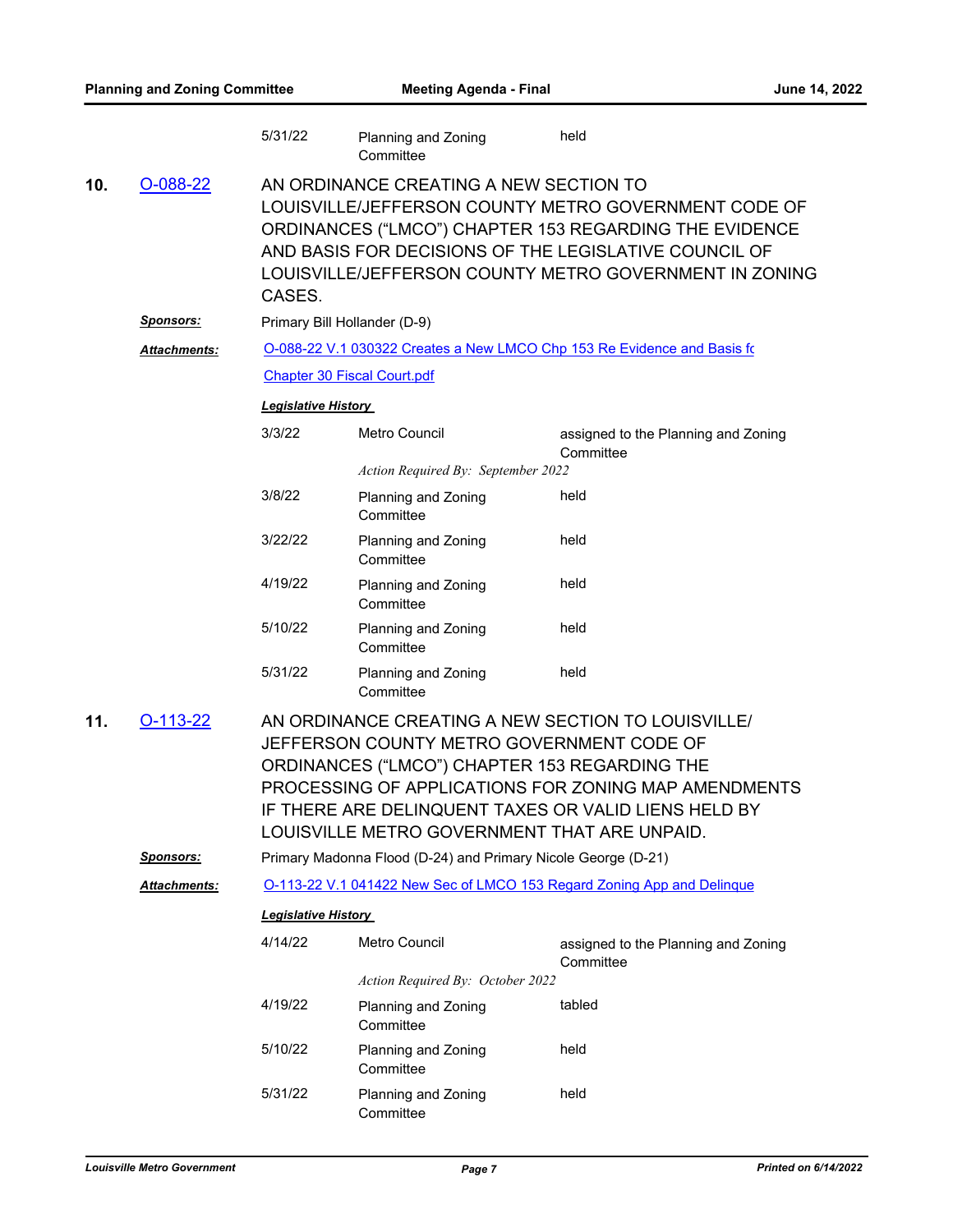| 12. | $O-154-22$          | AN ORDINANCE RELATING TO THE CLOSURE OF A PORTION OF<br>THE RIGHT-OF-WAY OF FEGENBUSH LANE ADJACENT TO 5905<br>FEGENBUSH LANE CONTAINING APPROXIMATELY 3.87 ACRES AND<br>BEING IN LOUISVILLE METRO (CASE NO. 22STRCLOSURE0004). |
|-----|---------------------|---------------------------------------------------------------------------------------------------------------------------------------------------------------------------------------------------------------------------------|
|     | <u>Sponsors:</u>    | Primary Madonna Flood (D-24)                                                                                                                                                                                                    |
|     | <b>Attachments:</b> | O-154-22 V.1 042822 22STRCLOSURE0004 Closure of a Portion 5905 Fegent                                                                                                                                                           |
|     |                     | O-154-22 ATTACH Plat.pdf                                                                                                                                                                                                        |
|     |                     | 22-STRCLOSURE-0004.pdf                                                                                                                                                                                                          |
|     |                     | <b>PC Minutes.pdf</b>                                                                                                                                                                                                           |
|     |                     | <b>Other Minutes.pdf</b>                                                                                                                                                                                                        |
|     |                     | <b>Staff Reports.pdf</b>                                                                                                                                                                                                        |
|     |                     | <b>Legal Description.pdf</b>                                                                                                                                                                                                    |
|     |                     | <b>Justification Statement.pdf</b>                                                                                                                                                                                              |
|     |                     | <b>Applicant Booklet.pdf</b>                                                                                                                                                                                                    |
|     |                     | <b>Legislative History</b>                                                                                                                                                                                                      |

#### 4/28/22 Metro Council assigned to the Planning and Zoning **Committee** *Action Required By: October 2022* 5/10/22 Planning and Zoning **Committee** recommended for approval 5/10/22 Planning and Zoning **Committee** tabled 5/31/22 Planning and Zoning **Committee** held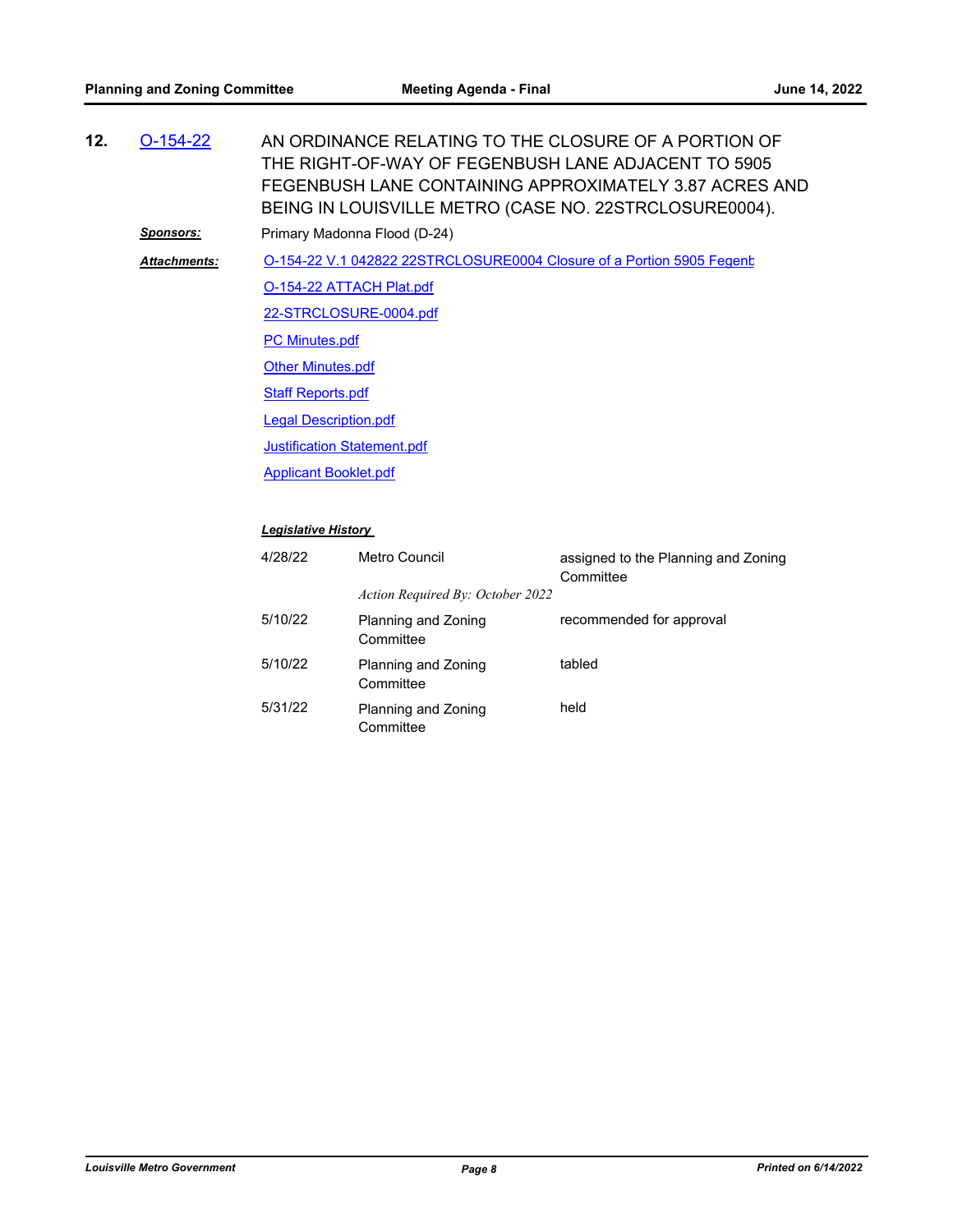| $O-175-22$          | AN ORDINANCE RELATING TO THE REVISED DISTRICT<br>DEVELOPMENT PLAN AND ALTERNATE PLAN FOR ACCESS FOR<br>PROPERTY LOCATED AT 8016 SHEPHERDSVILLE ROAD<br>CONTAINING APPROXIMATELY 18.09 ACRES AND BEING IN    |                                  |                                                                                                                                                                                                                                                                                                                                                                                                                                                                                                                      |  |  |  |  |
|---------------------|-------------------------------------------------------------------------------------------------------------------------------------------------------------------------------------------------------------|----------------------------------|----------------------------------------------------------------------------------------------------------------------------------------------------------------------------------------------------------------------------------------------------------------------------------------------------------------------------------------------------------------------------------------------------------------------------------------------------------------------------------------------------------------------|--|--|--|--|
| <u>Sponsors:</u>    |                                                                                                                                                                                                             |                                  |                                                                                                                                                                                                                                                                                                                                                                                                                                                                                                                      |  |  |  |  |
|                     |                                                                                                                                                                                                             |                                  |                                                                                                                                                                                                                                                                                                                                                                                                                                                                                                                      |  |  |  |  |
|                     |                                                                                                                                                                                                             |                                  |                                                                                                                                                                                                                                                                                                                                                                                                                                                                                                                      |  |  |  |  |
|                     |                                                                                                                                                                                                             |                                  |                                                                                                                                                                                                                                                                                                                                                                                                                                                                                                                      |  |  |  |  |
|                     |                                                                                                                                                                                                             |                                  |                                                                                                                                                                                                                                                                                                                                                                                                                                                                                                                      |  |  |  |  |
|                     |                                                                                                                                                                                                             |                                  |                                                                                                                                                                                                                                                                                                                                                                                                                                                                                                                      |  |  |  |  |
|                     |                                                                                                                                                                                                             |                                  |                                                                                                                                                                                                                                                                                                                                                                                                                                                                                                                      |  |  |  |  |
|                     |                                                                                                                                                                                                             |                                  |                                                                                                                                                                                                                                                                                                                                                                                                                                                                                                                      |  |  |  |  |
|                     |                                                                                                                                                                                                             |                                  |                                                                                                                                                                                                                                                                                                                                                                                                                                                                                                                      |  |  |  |  |
|                     | 22-DDP-0001 Plan.pdf                                                                                                                                                                                        |                                  |                                                                                                                                                                                                                                                                                                                                                                                                                                                                                                                      |  |  |  |  |
|                     | <b>Legislative History</b>                                                                                                                                                                                  |                                  |                                                                                                                                                                                                                                                                                                                                                                                                                                                                                                                      |  |  |  |  |
|                     | 5/19/22                                                                                                                                                                                                     | Metro Council                    | assigned to the Planning and Zoning<br>Committee                                                                                                                                                                                                                                                                                                                                                                                                                                                                     |  |  |  |  |
|                     |                                                                                                                                                                                                             |                                  |                                                                                                                                                                                                                                                                                                                                                                                                                                                                                                                      |  |  |  |  |
|                     | 5/31/22                                                                                                                                                                                                     | Planning and Zoning<br>Committee | held                                                                                                                                                                                                                                                                                                                                                                                                                                                                                                                 |  |  |  |  |
| $O-189-22$          | AN ORDINANCE RELATING TO THE REVISED DISTRICT<br>DEVELOPMENT PLAN FOR PROPERTY LOCATED AT 11905 DIXIE<br>HIGHWAY CONTAINING APPROXIMATELY 2.19 ACRES AND BEING IN<br>LOUISVILLE METRO (CASE NO. 22DDP0009). |                                  |                                                                                                                                                                                                                                                                                                                                                                                                                                                                                                                      |  |  |  |  |
| <u>Sponsors:</u>    |                                                                                                                                                                                                             |                                  |                                                                                                                                                                                                                                                                                                                                                                                                                                                                                                                      |  |  |  |  |
| <b>Attachments:</b> | O-189-22 V.1 060922 Revised District Dev Plan for 11905 Dixie Highway.pdf                                                                                                                                   |                                  |                                                                                                                                                                                                                                                                                                                                                                                                                                                                                                                      |  |  |  |  |
|                     | 22-DDP-0009.pdf                                                                                                                                                                                             |                                  |                                                                                                                                                                                                                                                                                                                                                                                                                                                                                                                      |  |  |  |  |
|                     |                                                                                                                                                                                                             |                                  |                                                                                                                                                                                                                                                                                                                                                                                                                                                                                                                      |  |  |  |  |
|                     | 22-DDP-0009 Staff Report.pdf                                                                                                                                                                                |                                  |                                                                                                                                                                                                                                                                                                                                                                                                                                                                                                                      |  |  |  |  |
|                     | 22-DDP-0009 Letter of Explanation.pdf                                                                                                                                                                       |                                  |                                                                                                                                                                                                                                                                                                                                                                                                                                                                                                                      |  |  |  |  |
|                     | 22-DDP-0009 Applicant Exhibits.pdf                                                                                                                                                                          |                                  |                                                                                                                                                                                                                                                                                                                                                                                                                                                                                                                      |  |  |  |  |
|                     | 22-DDP-0009 Plan.pdf                                                                                                                                                                                        |                                  |                                                                                                                                                                                                                                                                                                                                                                                                                                                                                                                      |  |  |  |  |
|                     |                                                                                                                                                                                                             |                                  |                                                                                                                                                                                                                                                                                                                                                                                                                                                                                                                      |  |  |  |  |
|                     |                                                                                                                                                                                                             |                                  |                                                                                                                                                                                                                                                                                                                                                                                                                                                                                                                      |  |  |  |  |
|                     | Attachments:                                                                                                                                                                                                |                                  | LOUISVILLE METRO (CASE NO. 22DDP0001).<br>Primary Madonna Flood (D-24)<br>O-175-22 V.1 051922 Alternate Plan for Access-Rev Dist Dev Plan for 8016 She<br>22-DDP-0001.pdf<br>22-DDP-0001 PC Minutes.pdf<br>22-DDP-0001 BOZA Minutes.pdf<br>22-DDP-0001 Staff Reports.pdf<br>22-DDP-0001 Legal Description.pdf<br>22-DDP-0001 Booklet.pdf<br>22-DDP-0001 Justification Statement.pdf<br>Action Required By: November 2022<br>Primary Madonna Flood (D-24)<br>22-DDP-0009 PC Minutes.pdf<br><b>Legislative History</b> |  |  |  |  |

*Action Required By: December 2022*